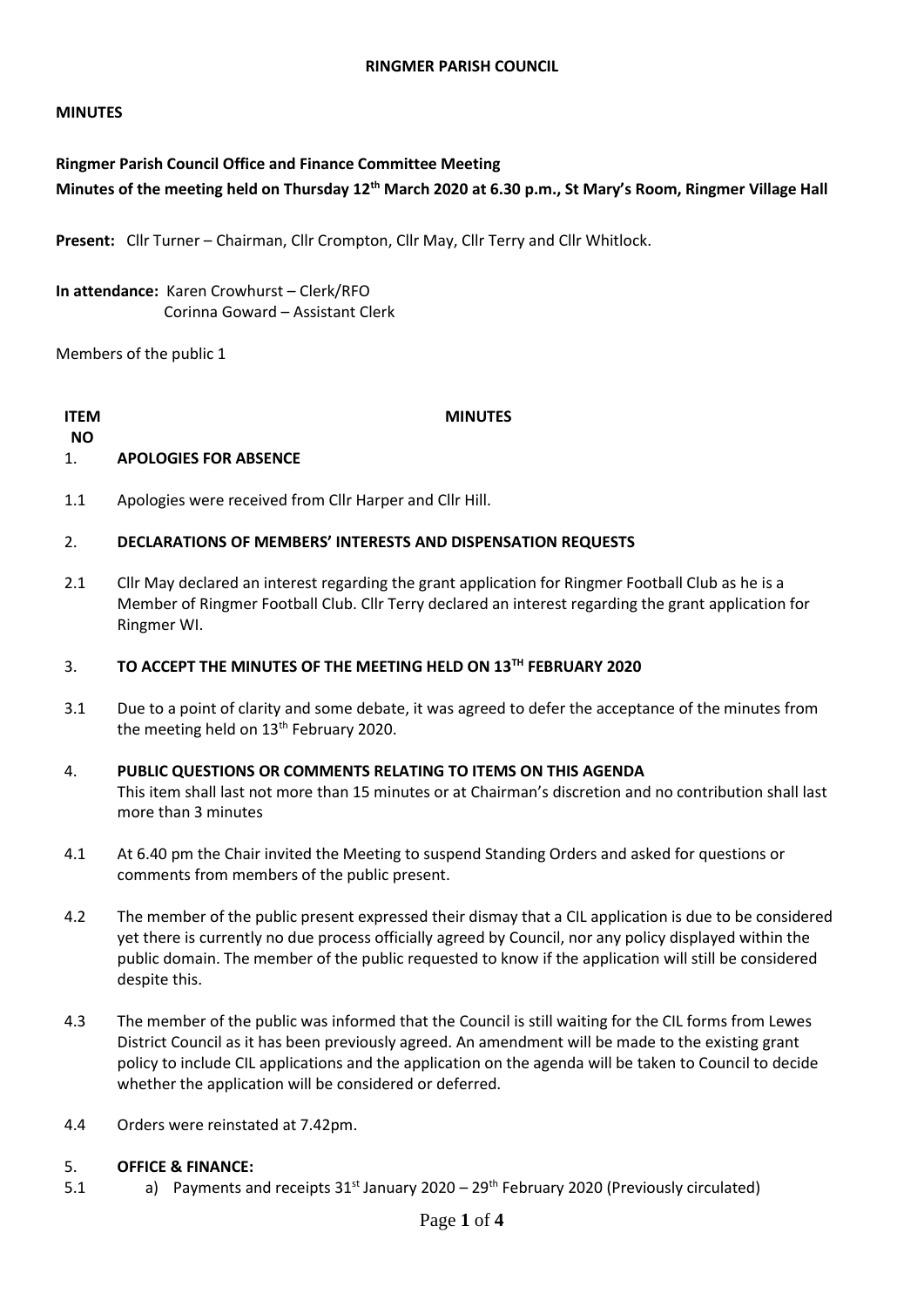- 5.2 Members accepted the payments and receipts presented and agreed to recommend Full Council approval. **Action – Recommend approval.**
- 5.3 b) Bank reconciliations  $1^{st}$  January 2020 – 28<sup>th</sup> February 2020
- 5.4 Members accepted the bank reconciliations presented and agreed to recommend Full Council approval. **Action – Recommend approval.**
- 5.6 c) Bank summary
- 5.7 Members noted the Bank Summary presented.
- 5.8 d) Cost Centre Report
- 5.9 Members noted the Cost Centre Report.
- 5.10 e) Quotation(s)
- 5.11 There were no quotations for consideration.
- 5.12 f) Grant application(s)/Donations
- 5.13 - Ringmer Football Club £35,000 (CIL application)
- 5.14 Following on from item 4 there was much debate as to whether this application could be considered outside of not having the relevant forms or criteria in place. A proposal was received for the application to be considered under its own merit. Much discussion was held around how the Parish Council offers support to CIL applications for the District Pot. The Clerk advised that the LDC Officer previously advised that a letter of support from the Parish Council for organisations and community groups applying to the District Pot of CIL is also acceptable.
- 5.15 It was proposed that the Office and Finance Committee request the Council considerers deferring this application until the CIL application form and policies are in place. A vote was taken by a show of hands. 3 were in favour, 2 were against.
- 5.16 It was therefore agreed to leave the final decision to the Council.
- 5.17 g) Ringmer WI £200 (Small grants application)
- 5.18 It was agreed to recommend Council award the amount of £200 to Ringmer WI. **Action – Recommend approval.**
- 5.19 h) Joan's Lunch Club £207.60
- 5.20 It was agreed to recommend Council award the amount of £207.60 to Joan's Lunch Club. **Action – Recommend approval**
- 5.21 i) Ringmer Croquet Club £500 (Small/medium application Special Projects Budget Heading) After careful consideration it was agreed to request Council decides that once the Croquet Club reaches
- 5.22 its own funding of £3,500 towards a mower to approve the amount of £500.
	- j) Air Ambulance £250 (Small grants application)
- 5.23 It was agreed to recommend Council award a grant of £300 to Sussex Air Ambulance.
- 5.24
- k) To launch the Special Projects scheme and agree process
- 5.25 It was agreed to leave this to the decision of Council.
- 5.26
- Any other financial matters that cannot be held over to the next meeting
- 5.27 There were no other financial matters for consideration.
- 5.28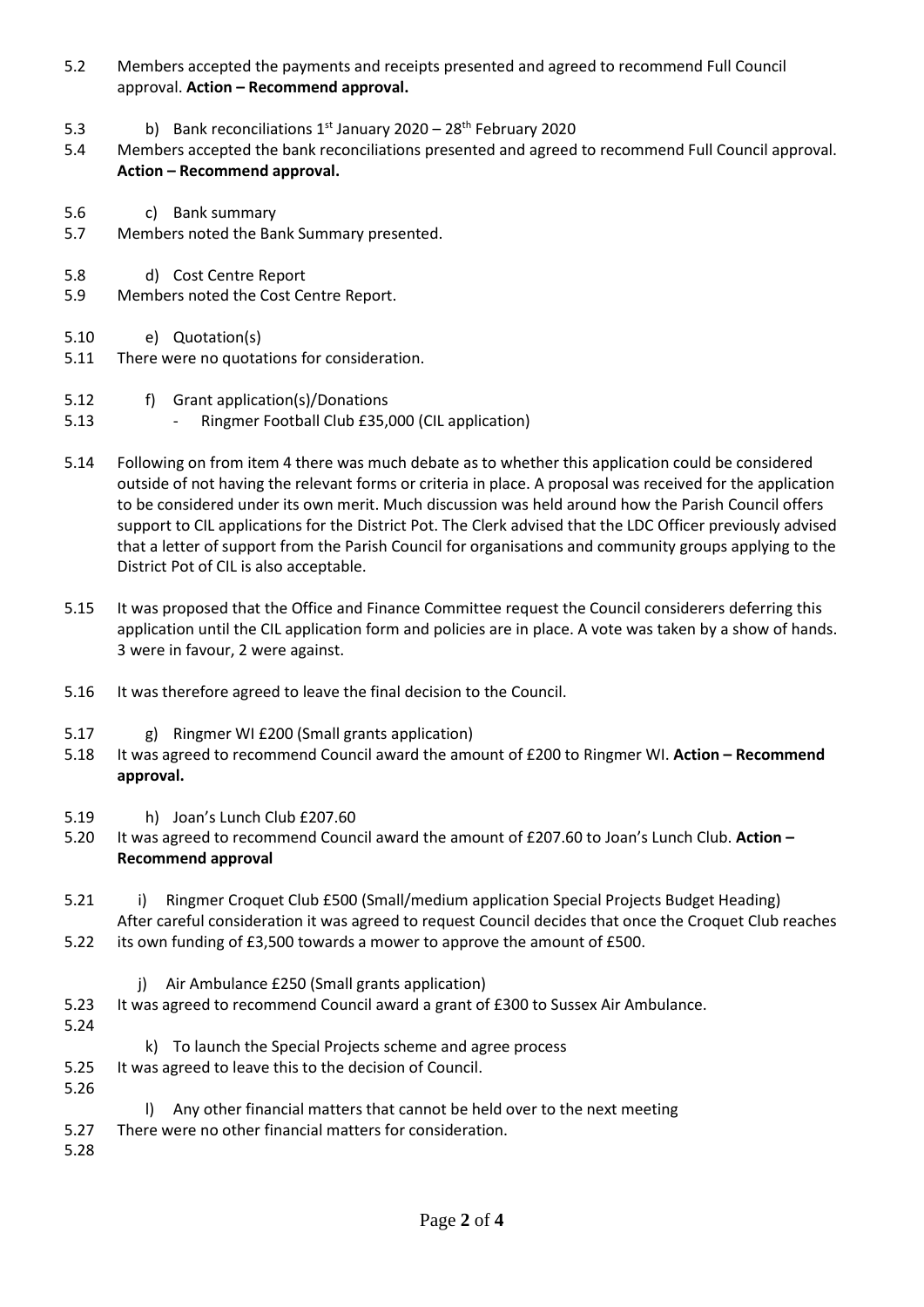## 6. **TO AMEND RINGMER PARISH COUNCIL STANDING ORDERS FROM:**

- 6.1 a The Proper Officer shall:
	- i. at least 3 clear days before a meeting of the council, a committee and a subcommittee serve on councillors a summons, by email, confirming the time, place and the agenda provided any such email contains the electronic signature and title of the Proper Officer].

*See standing order 3(b) above for the meaning of clear days for a meeting of a full council and standing order 3 (c) above for a meeting of a committee.*

- 6.2 a The Proper Officer Shall:
	- I. at least 3 clear days before a meeting of the council, a committee and sub-committee serve on councillors a summons, by email confirming the time, place and agenda provided any such email contains the electronic signature and title of the Proper Officer.
- 6.3 Paper copies of the Agenda, Minutes and other supporting documents will be sent electronically. Hard copies of the above documents will only be available by request to the Proper Officer, within a timely manner, an arrangement to post or arrangement of collection will be at the discretion of the Officer and Member
- 6.4 This was discussed and after taking various thoughts into account, the general consensus of Members is that they preferred to have hard copies of documents available prior to meetings for ease of reference. It was agreed to recommend the continuation of hard copies of agendas, minutes and other supporting documentation be made available to all Members. **Action – Recommend approval**

### 7. **ACTION POINTS & CLERKS REPORT**

- 7.1 a) Update regarding Ringmer Children's Centre
- 7.2 b) Office move progress
- 7.3 It was agreed to report the above at the Council meeting.

## 8. **CORRESPONDENCE – FOR NOTING OR ACTION**

- 8.1 a) To consider any correspondence for noting or action received after this agenda has been published
- 8.2 There was no correspondence for noting or action.

# 9. **TO RECEIVE A REPORT ARISING FROM THE CLLR SURGERY HELD ON WEDNESDAY 4TH MARCH 2020 AND TO REFER ITEMS TO APPROPRIATE COMMITTEE OR COUNCIL**

- 9.1 It was agreed to discuss this at the Council meeting.
- 10. **ANY OTHER OFFICE OR FINANCIAL MATTERS –** To consider any other Financial or Policy matters to refer to next agenda or Full Council
- 10.1 The Clerk updated Members about the current position of staffing and the Coronavirus outbreak. The Clerk advised that measures have been taken to enable staff to work from home if required.

# 11. **URGENT ITEMS AT THE CHAIRMAN'S DISCRETION REQUIRING DECISIONS WHICH CANNOT BE HELD OVER UNTIL THE NEXT MEETING**

11.1 There were no urgent items for consideration.